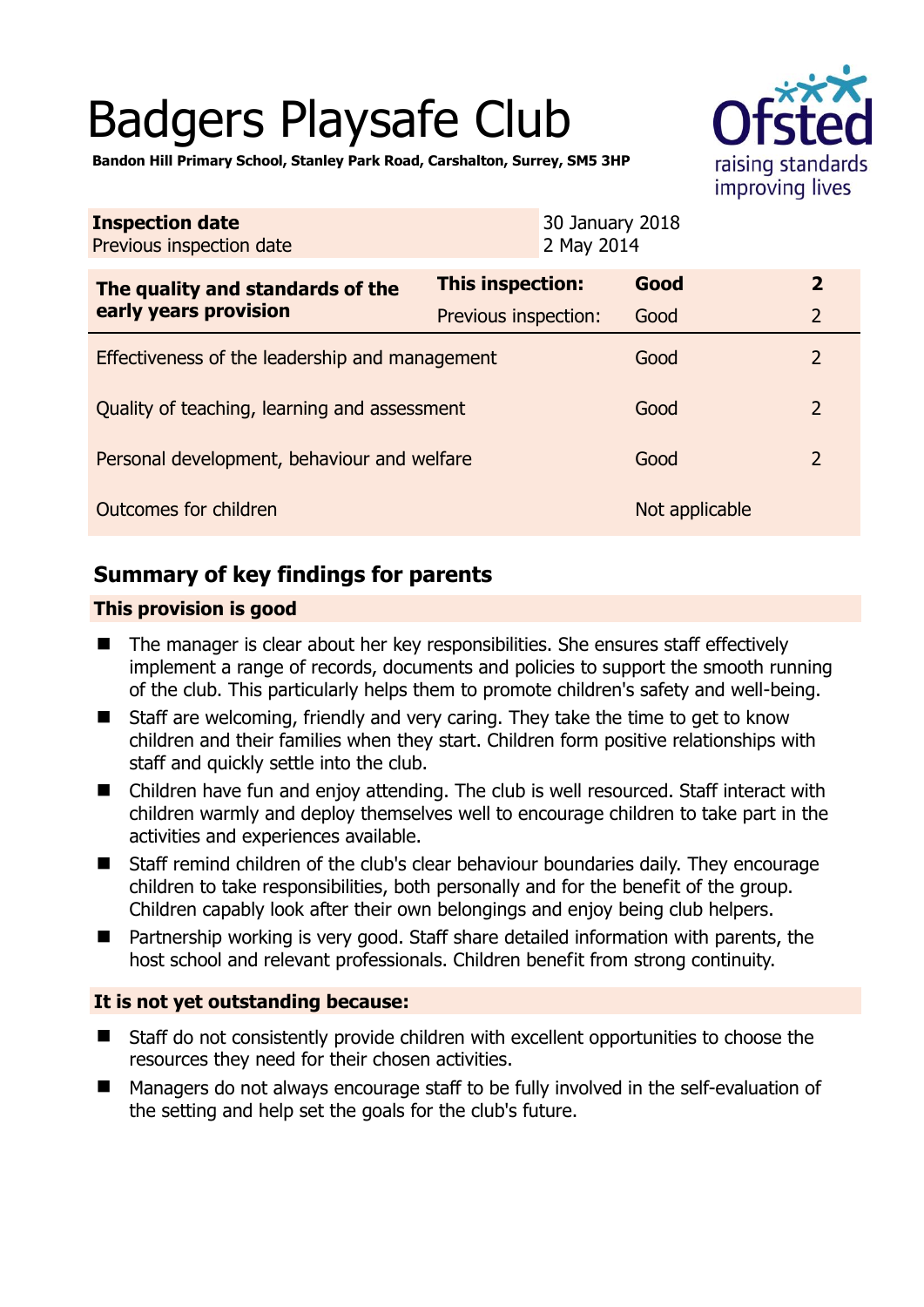# **What the setting needs to do to improve further**

#### **To further improve the quality of the early years provision the provider should:**

- $\blacksquare$  review the routines and the organisation of the environment to help provide more opportunities for children to choose the resources they need for their chosen activities
- extend staff's input into self-evaluation and the goals set for the club's future to increase the potential to achieve and maintain the highest overall standards.

#### **Inspection activities**

- $\blacksquare$  The inspector observed the quality of staff's interactions with the children during activities indoors and outside.
- The inspector spoke to staff and held a meeting with the club's management team.
- The inspector looked at relevant documentation and checked evidence of the suitability of staff working in the club.
- The inspector spoke to children and parents during the inspection and took account of their views.

#### **Inspector**

Josephine Heath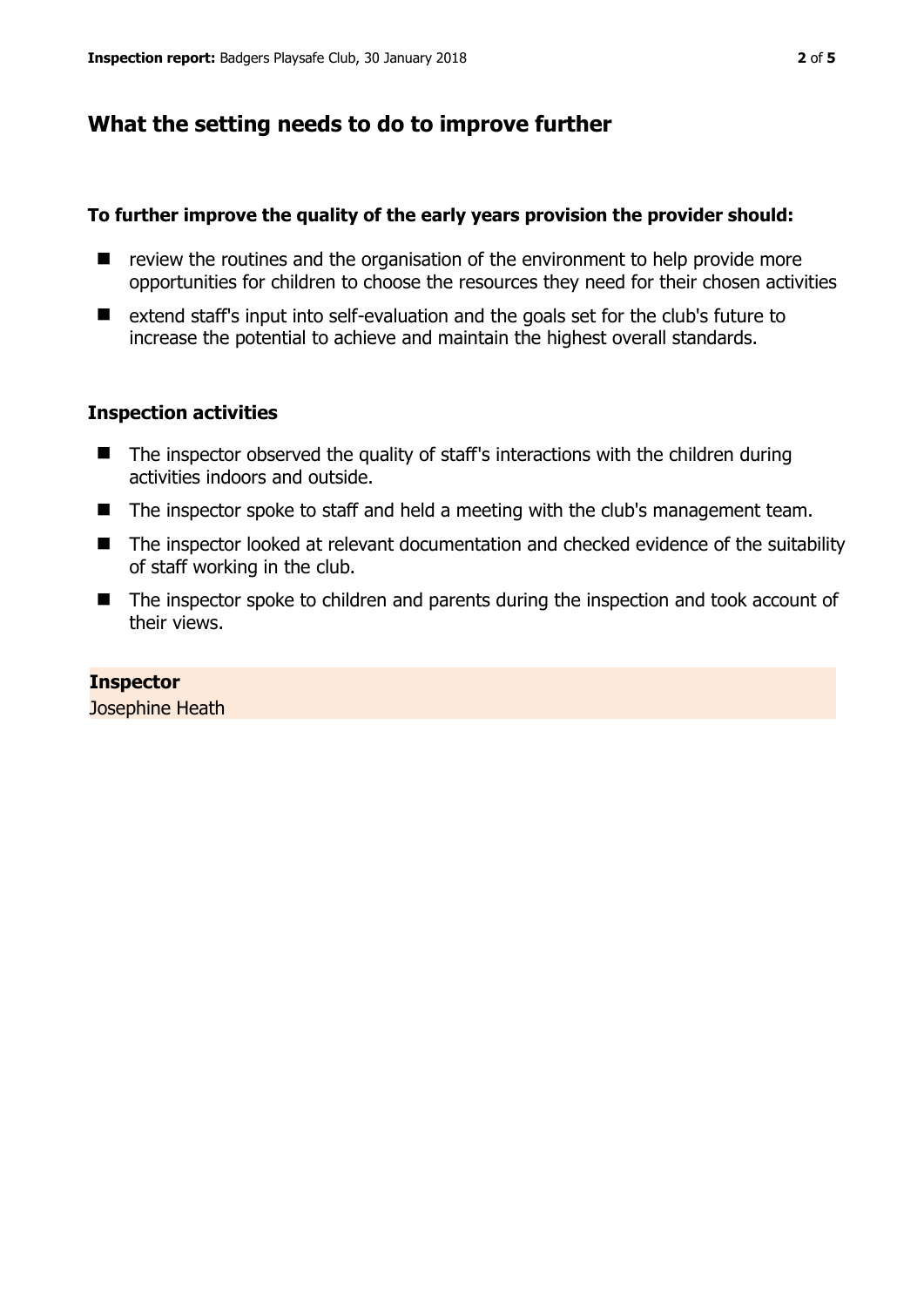# **Inspection findings**

## **Effectiveness of the leadership and management is good**

The arrangements for safeguarding are effective. The internal and external environments are tidy, clean and secure. Staff conduct routine risk assessment checks to help reduce hazards. Managers and staff have a sound understanding of child protection issues and government safeguarding guidance. They know how to follow their robust safeguarding policies correctly, to deal with different types of concerns. Managers supervise staff well and ensure they benefit from a range of opportunities, such as training to enhance their knowledge and skills. Overall, this has a positive impact on the service they provide. Selfevaluation and monitoring are continually developing. Managers oversee staff's interactions with the children, activities and experiences, and the children's and parents' engagement with the club. This helps them to maintain good standards.

## **Quality of teaching, learning and assessment is good**

Staff know children well and use this to help promote their continued development. Children really enjoy investigatory, imaginative and creative activities, such as science experiments, drawing or writing, making collages and engaging in dressing up and pretend play. Staff help children to use the resources available. They promote listening well, give children instructions and encourage them to share their thinking. Staff support children to share, negotiate and play well with their peers. This helps to develop their communication and social skills effectively. All of this helps to complement the learning that take place elsewhere. Managers have a sound understanding of supporting children who have special educational needs and/or disabilities. This helps to meet their needs effectively.

## **Personal development, behaviour and welfare are good**

Staff promote children's physical well-being successfully. Staff help children to learn about the importance of being healthy. Staff provide children with a range of interesting and nutritional meals. For example, children really enjoy eating wraps with different fillings. Staff promote good hygiene routines. They encourage children's independence. Children can manage their self-care needs well, such as handwashing, toileting, and serving food and eating with minimal support. Staff also give children access to fresh air and encourage exercise. Children really enjoy playing outside on the school's sports court. They particularly like joining in with games the club's sports coach provides that require them to move in different ways. Staff promote children's emotional well-being effectively. They give children opportunities to find out and learn about different cultures, faiths and religious festivals, celebrations and events. Staff ensure children are treated the same but equally as individuals. They do not stereotype or discriminate. Children learn about the importance of mutual respect, acceptance and tolerance in the club.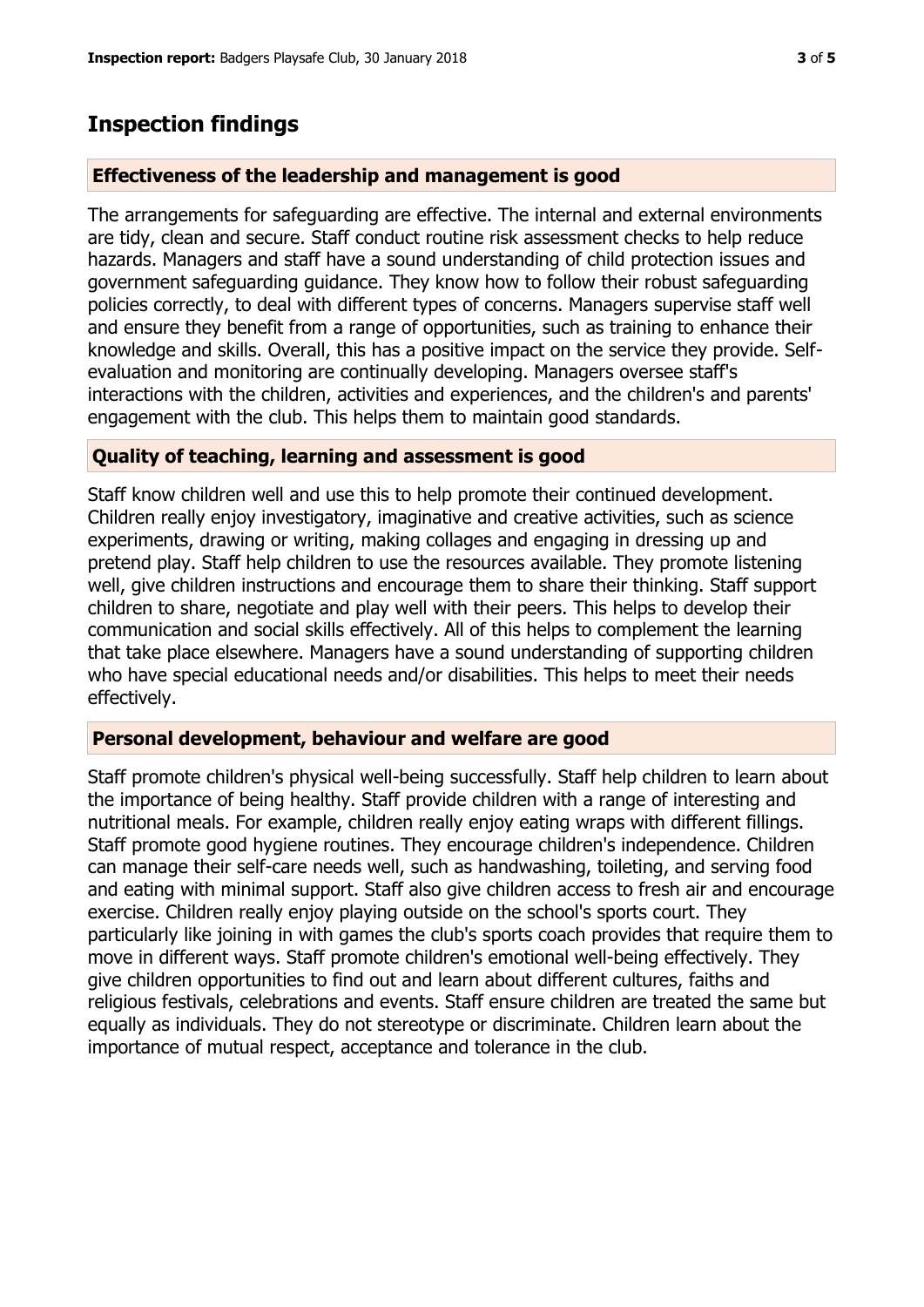# **Setting details**

| Unique reference number                             | EY470371                                                                             |  |
|-----------------------------------------------------|--------------------------------------------------------------------------------------|--|
| <b>Local authority</b>                              | Sutton                                                                               |  |
| <b>Inspection number</b>                            | 1069858                                                                              |  |
| <b>Type of provision</b>                            | Out of school provision                                                              |  |
| Day care type                                       | Childcare - Non-Domestic                                                             |  |
| <b>Registers</b>                                    | Early Years Register, Compulsory Childcare<br>Register, Voluntary Childcare Register |  |
| <b>Age range of children</b>                        | $4 - 11$                                                                             |  |
| <b>Total number of places</b>                       | 90                                                                                   |  |
| Number of children on roll                          | 28                                                                                   |  |
| <b>Name of registered person</b>                    | Jancett Childcare and JACE Training Limited                                          |  |
| <b>Registered person unique</b><br>reference number | RP900822                                                                             |  |
| Date of previous inspection                         | 2 May 2014                                                                           |  |
| <b>Telephone number</b>                             | 07889536409                                                                          |  |

Badgers Playsafe Club registered in 2013. The club employs 10 members of childcare staff. Of these, five hold appropriate early years qualifications at level 2 or 3. The club operates during term time only. Sessions are available on Monday to Friday from 7.30am until 9am and from 2.30pm until 6.30pm.

This inspection was carried out by Ofsted under sections 49 and 50 of the Childcare Act 2006 on the quality and standards of provision that is registered on the Early Years Register. The registered person must ensure that this provision complies with the statutory framework for children's learning, development and care, known as the early years foundation stage.

Any complaints about the inspection or the report should be made following the procedures set out in the guidance 'Complaints procedure: raising concerns and making complaints about Ofsted', which is available from Ofsted's website: www.gov.uk/government/organisations/ofsted. If you would like Ofsted to send you a copy of the guidance, please telephone 0300 123 4234, or email enquiries@ofsted.gov.uk.